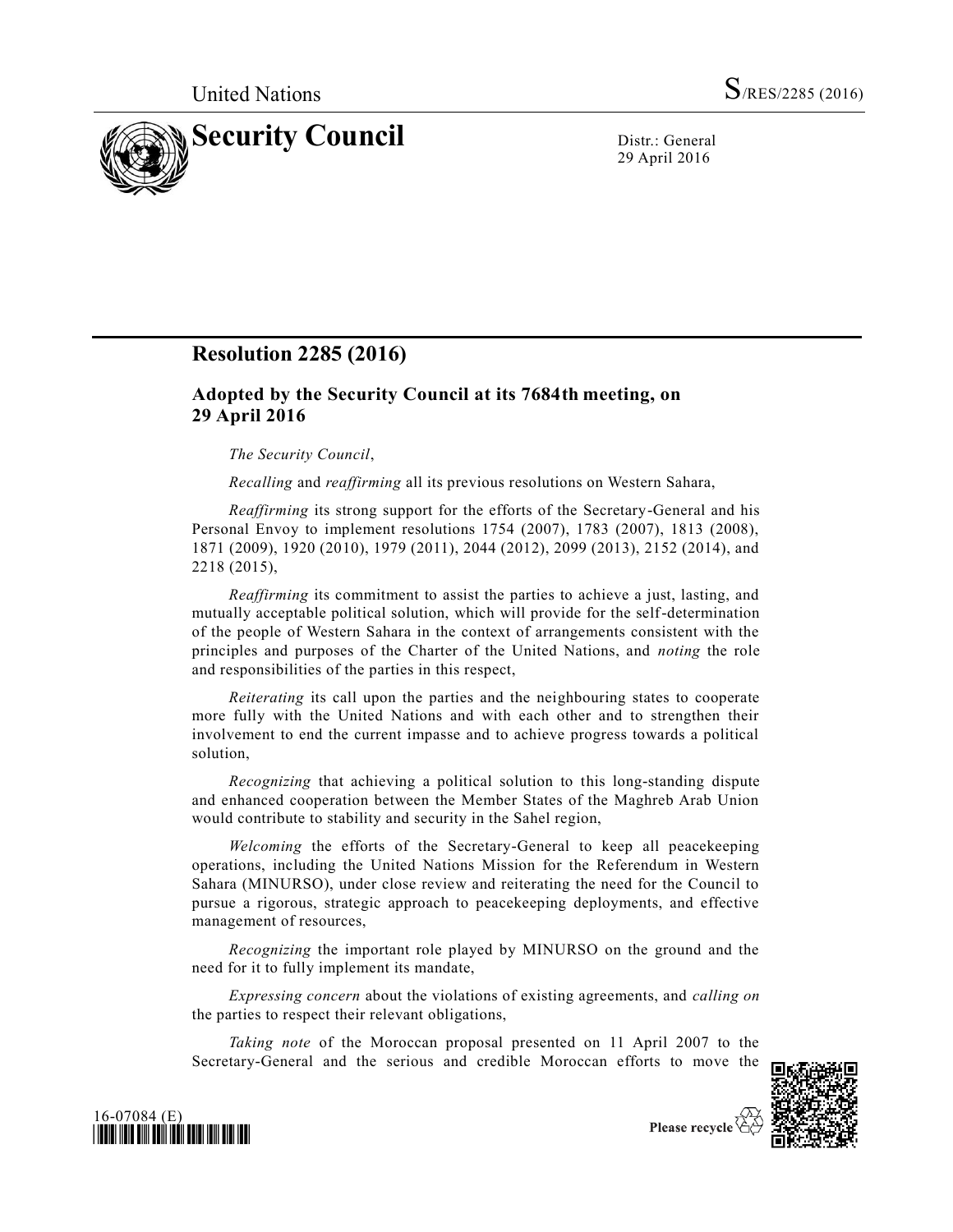process forward towards resolution; also *taking note* of the Polisario Front proposal presented 10 April 2007 to the Secretary-General,

*Encouraging* in this context, the parties to demonstrate further political will towards a solution including by expanding upon their discussion of each other's proposals,

*Taking note* of the four rounds of negotiations held under the auspices of the Secretary-General and *recognizing* the importance of the parties committing to continue the negotiations process,

*Encouraging* the parties to resume cooperation with the Office of the High Commissioner for Refugees in implementing the January 2012 updated Plan of Action on Confidence-Building Measures, including programmes focused on linking people who have been divided for more than 40 years due to the conflict,

*Stressing* the importance of improving the human rights situation in Western Sahara and the Tindouf camps, and encouraging the parties to work with the international community to develop and implement independent and credible measures to ensure full respect for human rights, bearing in mind their relevant obligations under international law,

*Encouraging* the parties to continue in their respective efforts to enhance the promotion and protection of human rights in Western Sahara and the Tindouf refugee camps, including the freedoms of expression and association,

*Welcoming* in this regard, the recent steps and initiatives taken by Morocco, and the role played by the National Council on Human Rights Commissions operating in Dakhla and Laayoune, and Morocco's interaction with Special Procedures of the United Nations Human Rights Council,

*Commending* the technical visit of the Office of the United Nations High Commissioner for Human Rights (OHCHR) to Western Sahara in April 2015, and to the Tindouf refugee camps in July-August 2015, and strongly encouraging full continuing cooperation with OHCHR, including through facilitating further visits to the region,

*Recognizing* the impact of torrential rains in October 2015 on the Tindouf refugee camps and welcoming the plan of the United Nations High Commissioner for Refugees to convene a donor briefing,

*Reiterating its request* for consideration of a refugee registration in the Tindouf refugee camps and *inviting* efforts in this regard,

*Stressing* the importance of a commitment by the parties to continue the process of negotiations through the United Nations-sponsored talks,

*Recognizing* that the consolidation of the status quo is not acceptable, and *noting further* that progress in the negotiations is essential in order to improve the quality of life of the people of Western Sahara in all its aspects,

*Affirming* full support for the Secretary-General's Personal Envoy for Western Sahara Ambassador Christopher Ross and his work in facilitating negotiations between the parties, and, *welcoming* to that effect his recent initiatives and ongoing consultations with the parties and neighbouring states,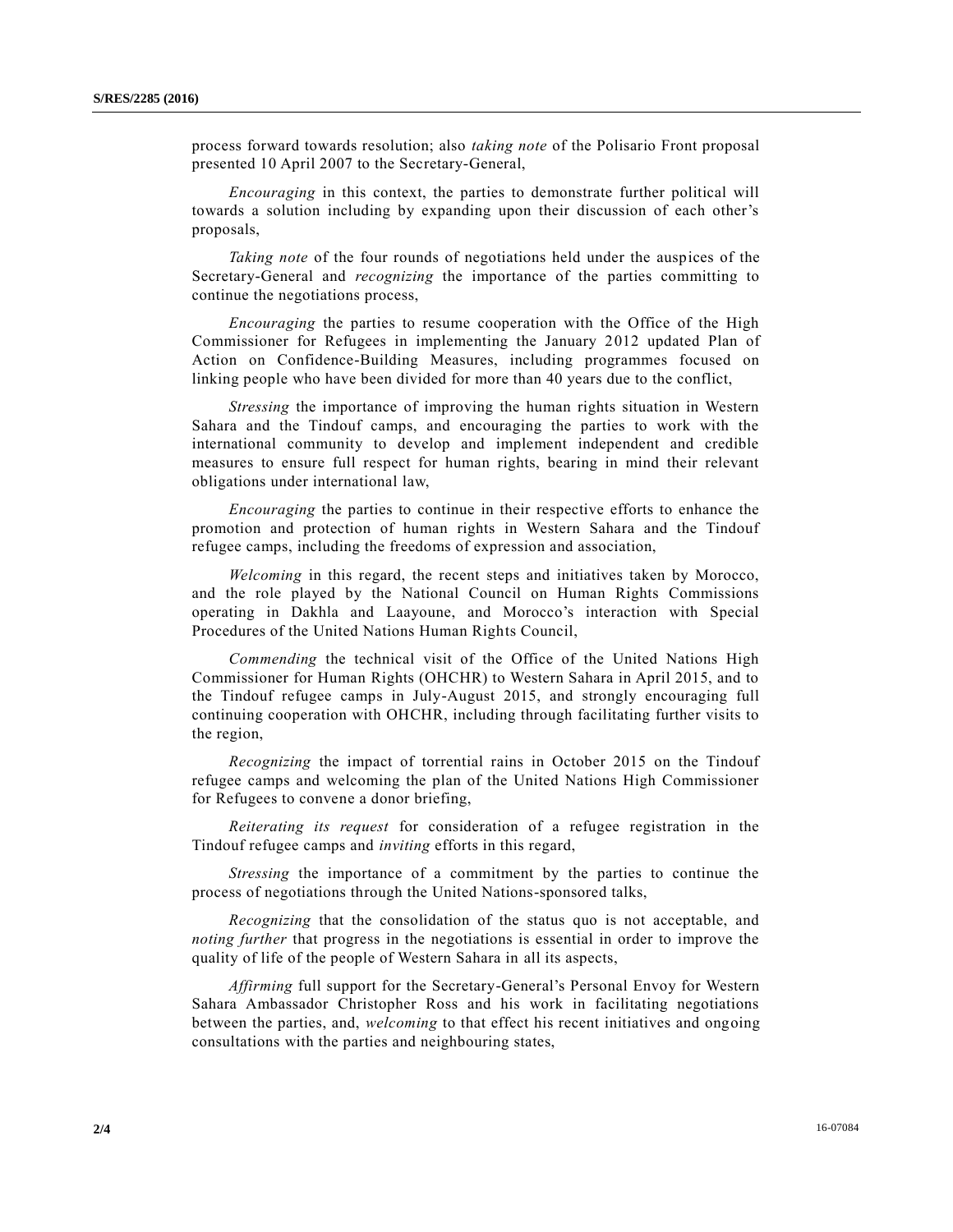*Affirming* full support for the Special Representative of the Secretary-General for Western Sahara and Head of MINURSO Kim Bolduc,

*Regretting* that MINURSO's ability to fully carry out its mandate has been affected as the majority of its civilian component, including political personnel, cannot perform their duties within MINURSO's area of operations,

*Having considered* the report of the Secretary-General of 19 April 2016 [\(S/2016/355\)](http://undocs.org/S/2016/355),

1. *Decides* to extend the mandate of MINURSO until 30 April 2017;

2. *Emphasizes* the urgent need for MINURSO to return to full functionality;

3. *Requests* the Secretary-General to brief the Council within 90 days on whether MINURSO has returned to full functionality and *expresses its intention*, if MINURSO has not achieved full functionality, to consider how best to facilitate achievement of this goal;

4. *Reaffirms* the need for full respect of the military agreements reached with MINURSO with regard to the ceasefire and *calls on* the parties to adhere fully to those agreements;

5. *Calls upon* all parties to cooperate fully with the operations of MINURSO, including its free interaction with all interlocutors, and to take the necessary steps to ensure the security of as well as unhindered movement and immediate access for the United Nations and associated personnel in carrying out their mandate, in conformity with existing agreements;

6. *Emphasizes* the importance of the parties' commitment to continue the process of preparation for a fifth round of negotiations, and recalls its endorsement of the recommendation in the report of 14 April 2008 [\(S/2008/251\)](http://undocs.org/S/2008/251) that realism and a spirit of compromise by the parties are essential to achieve progress in negotiations;

7. *Calls upon* the parties to continue to show political will and work in an atmosphere propitious for dialogue in order to enter into a more intensive and substantive phase of negotiations, thus ensuring implementation of resolutions 1754 (2007), 1783 (2007), 1813 (2008), 1871 (2009), 1920 (2010), 1979 (2011), 2044 (2012), 2099 (2013), 2152 (2014), and 2218 (2015) and the success of negotiations;

Affirms its full support for the commitment of the Secretary-General and his Personal Envoy towards a solution to the question of Western Sahara in this context and calls for renewed meetings and strengthening of contacts;

9. *Calls upon* the parties to continue negotiations under the auspices of the Secretary-General without preconditions and in good faith, taking into account the efforts made since 2006 and subsequent developments, with a view to achieving a just, lasting, and mutually acceptable political solution, which will provide for the self-determination of the people of Western Sahara in the context of arrangements consistent with the principles and purposes of the Charter of the United Nations, and noting the role and responsibilities of the parties in this respect;

10. *Invites* Member States to lend appropriate assistance to these talks;

11. *Requests* the Secretary-General to brief the Security Council on a regular basis, and at least twice a year, on the status and progress of these negotiations